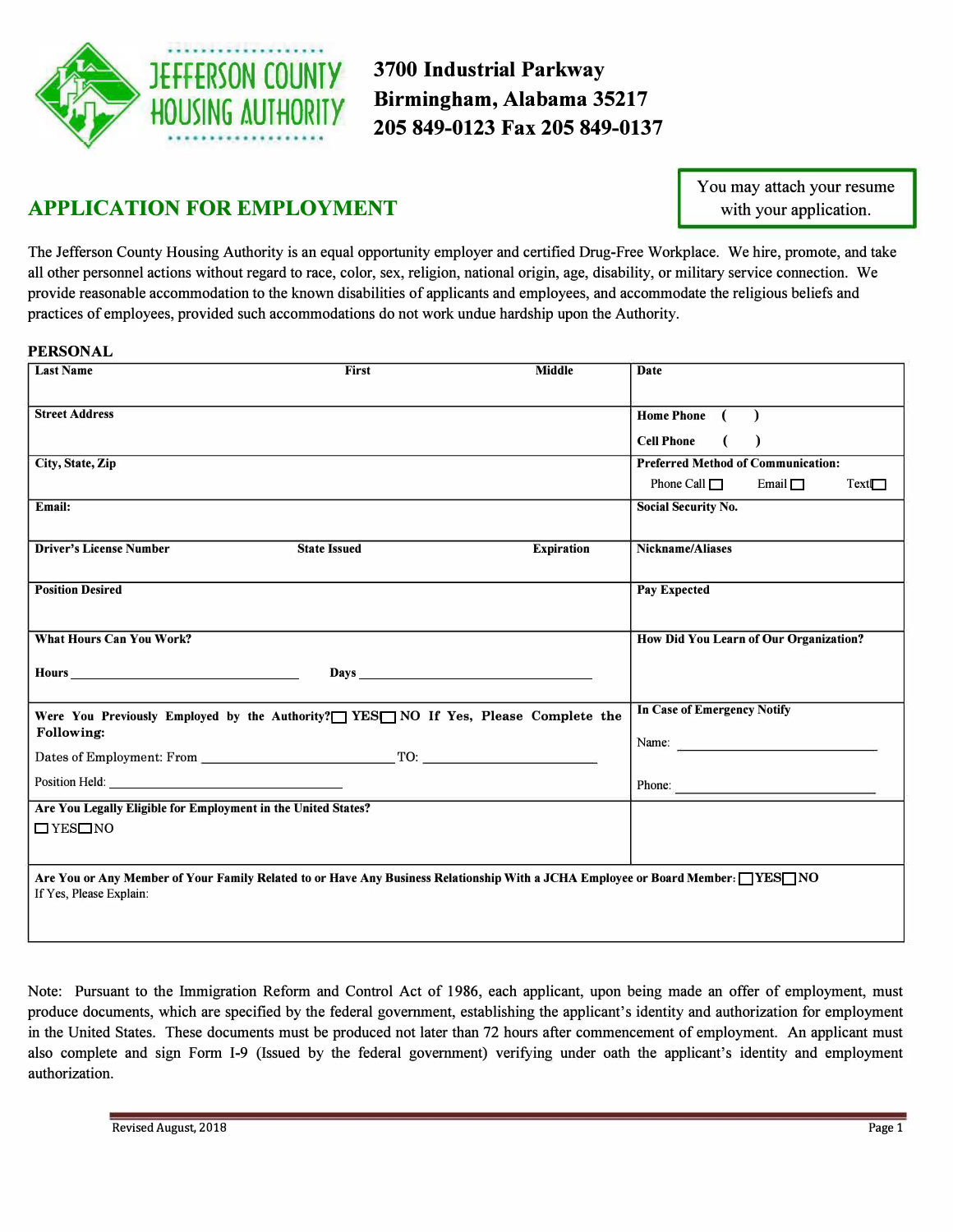#### **EDUCATION:**  EDUCATION:

| <b>School</b>          | <b>Name &amp; Location of School</b> | No. of Yrs.<br>Completed | <b>Course of Study</b> | <b>Degree or Diploma</b> |
|------------------------|--------------------------------------|--------------------------|------------------------|--------------------------|
| College                |                                      |                          |                        |                          |
| <b>High<br/>School</b> |                                      |                          |                        |                          |

#### **PROFESSIONAL**

### **EDUCATION:**

| Other Special Training or Skills (Language, Machine Operation, etc.): |  |
|-----------------------------------------------------------------------|--|
|                                                                       |  |
| <b>Membership in Professional or Civic Organizations:</b>             |  |
|                                                                       |  |

| <b>PROFESSIONAL</b>                                              |                       | Please give accurate, complete, full-time and part-time employment |
|------------------------------------------------------------------|-----------------------|--------------------------------------------------------------------|
| <b>EMPLOYMENT</b>                                                |                       | records. Start with present or most recent employment.             |
| <b>Company Name</b>                                              |                       | <b>Telephone</b>                                                   |
| <b>Street Address</b>                                            | City, State, Zip      | <b>Employed (Month and Year)</b>                                   |
|                                                                  |                       | From:<br>To:                                                       |
| <b>Name of Supervisor</b>                                        | <b>Contact Number</b> | Pay                                                                |
|                                                                  |                       | Start:<br>Last:                                                    |
| State Job Title and Briefly Describe Job Responsibilities        |                       | <b>Reason for Leaving</b>                                          |
| <b>Company Name</b>                                              |                       | <b>Telephone</b>                                                   |
| <b>Street Address</b>                                            | City, State, Zip      | <b>Employed (Month and Year)</b>                                   |
|                                                                  |                       | From:<br>To:                                                       |
| <b>Name of Supervisor</b>                                        | <b>Contact Number</b> | Pay                                                                |
|                                                                  |                       | Start:<br>Last:                                                    |
| <b>State Job Title and Briefly Describe Job Responsibilities</b> |                       | <b>Reason for Leaving</b>                                          |
| <b>Company Name</b>                                              |                       | <b>Telephone</b>                                                   |
| <b>Street Address</b>                                            | City, State, Zip      | <b>Employed (Month and Year)</b>                                   |
|                                                                  |                       | From:<br>To:                                                       |
| <b>Name of Supervisor</b>                                        | <b>Contact Number</b> | Pay                                                                |
|                                                                  |                       | Last:<br>Start:                                                    |
| <b>State Job Title and Briefly Describe Job Responsibilities</b> |                       |                                                                    |
| <b>Company Name</b>                                              |                       | <b>Telephone</b>                                                   |
| <b>Street Address</b>                                            | City, State, Zip      | <b>Employed (Month and Year)</b>                                   |
|                                                                  |                       |                                                                    |
|                                                                  |                       | From:<br>To:                                                       |
| Name of Supervisor                                               | <b>Contact Number</b> | Pay<br>Last:<br>Start:                                             |
| <b>State Job Title and Briefly Describe Job Responsibilities</b> |                       |                                                                    |
|                                                                  |                       |                                                                    |
|                                                                  |                       |                                                                    |